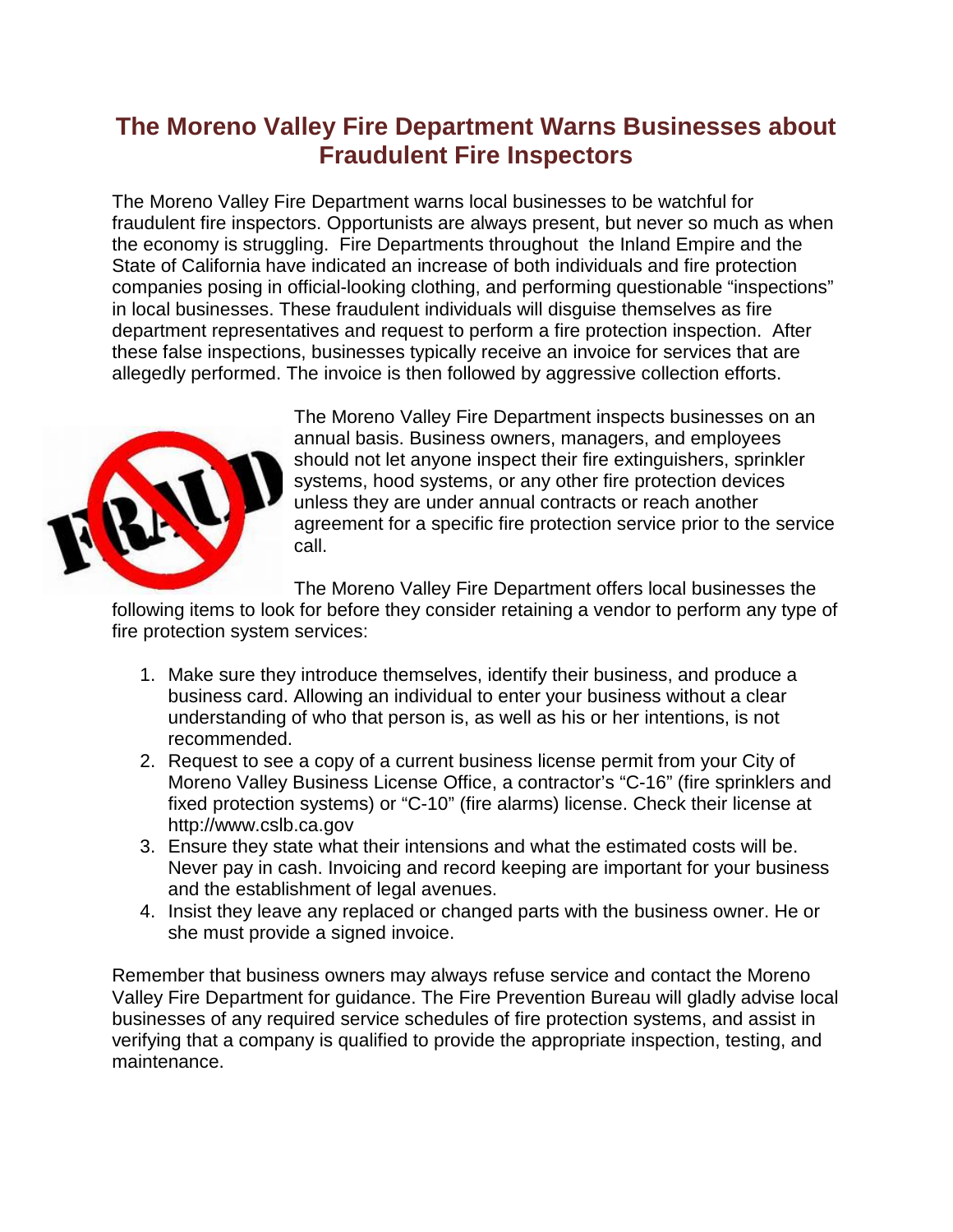For further information, or to report a fraudulent inspector, call the Moreno Valley Fire Department, Fire Prevention Bureau at 951.413.3370.

## **The Office of Emergency Management Offer the Following Power Outage Information**

The City of Moreno Valley Office of Emergency Management would like you to remember that safety always comes first during an outage, and here you'll find how to plan and prepare, and what you can do during an outage to

keep your home and family comfortable and secure.

## **Prepare & Plan**

Don't wait for an unexpected outage to determine what you may need. Buying a few basic supplies beforehand, making preparations for special needs in your household and keeping a few things handy are all part of making an outage plan for your home and family.

Home Power Outage Kit Checklist:

- First Aid Kit: including unexpired prescription medications
- Special Needs Items: for infants, elderly and/or disabled
- A Battery-Operated Radio: to access news reports
- Fresh Batteries: for all necessary equipment
- Bottled Water: at least one gallon per person, per day
- Non-Perishable Food: that doesn't require cooking
- Manual Can Opener
- Several Coolers or Ice Chests: to store ice if the outage is lengthy
- Non-Cordless Phone: to plug in during outages
- Flashlights: store them where you can easily find them

## **Protective Measures**

Some simple but important safety measures will help keep your family members, home, and even pets protected during an outage. Keeping food cold, having a plan for medical emergencies, and even knowing what to unplug and reset are all part of putting safety first.

- Place flashlights in handy locations, such as near telephones
- Install surge protectors to help safeguard valuable electronic equipment such as computers and home entertainment systems